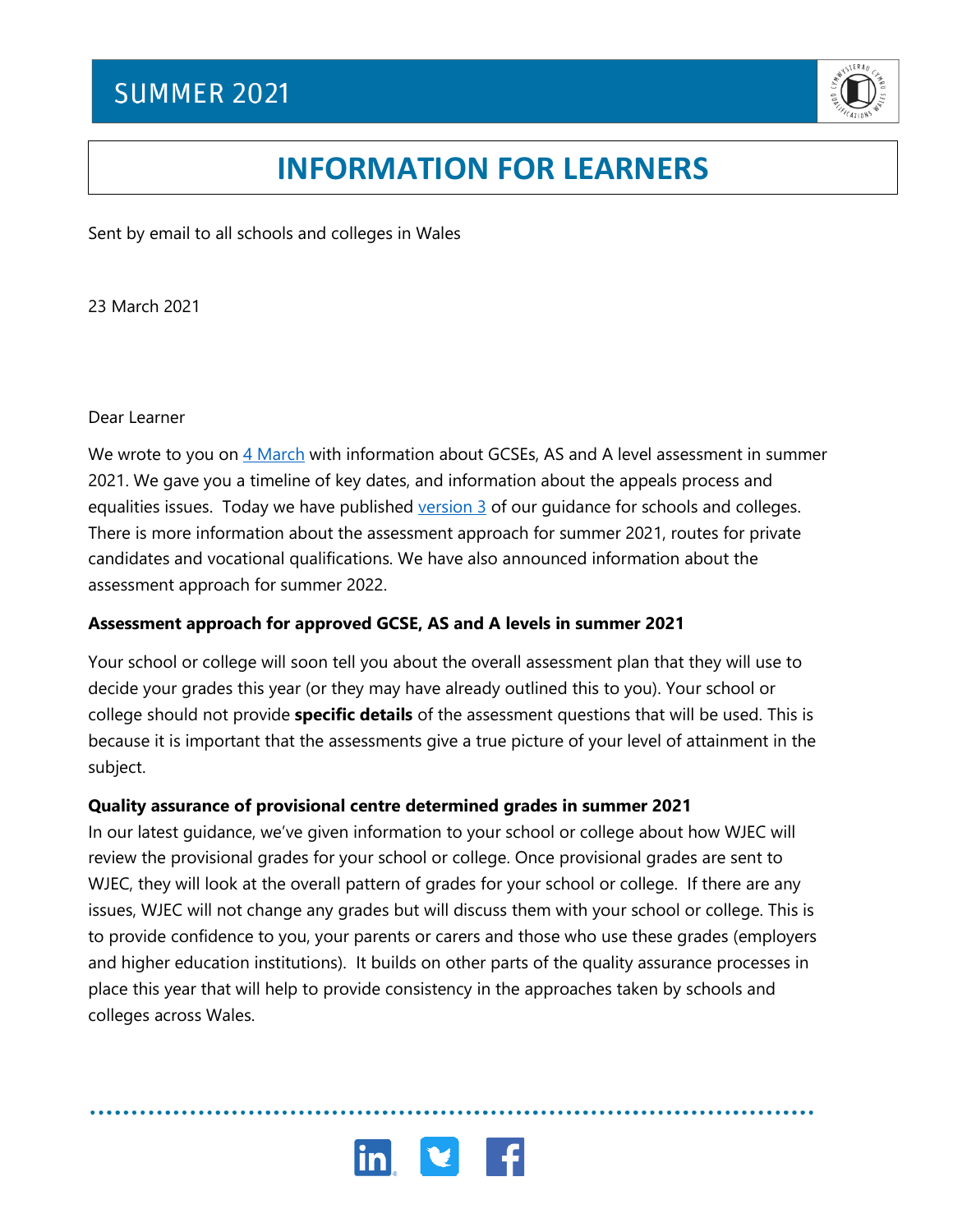## **SUMMER 2021**



#### **Private Candidates**

We've provided more information for schools and colleges about the arrangements for private candidates taking approved Wales-only qualifications offered by WJEC this year. This information is important to learners who are not enrolled at a school or college and need a centre to agree to enter them for a qualification. This includes WJEC GCSEs, AS and A levels and the Skills Challenge Certificate qualifications. There are two routes for private candidates: a centre-assessed route and a centre-hosted route.

- **Centre-assessed route -** If you are a private candidate and you already know a school or college that has already agreed to enter you for a qualification, this can continue as planned. The school or college will assess you using the same approach as for their own learners. The school or college will produce your Centre Determined Grade and will review your grade before sending it to WJEC, if you ask for it. The school or college will need to follow the Qualifications Wales guidance and WJEC's requirements to produce a Centre Determined Grade.
- **Centre-hosted route** If you are a private candidate and you do not already have a qualification entry agreed with a school or college, you will be able to use this route. Welsh Government and local authorities are working to identify schools or colleges across Wales that will enter private candidates. Welsh Government will publish a list of these centres on 12 April and we will share the link with you.

If you are a private candidate studying for qualifications that are not approved Wales-only GCSEs, AS or A Levels offered by WJEC, more information will be published shortly.

**Vocational qualifications –** Ofqual will be publishing an *explainer tool* on Wednesday that will include high-level information on the approach for all vocational qualifications, including those available to learners in Wales. More detailed information on the approaches for qualifications that will receive a Centre Determined Grade will be available from the awarding bodies over the Easter period.

### **Assessment approaches for GCSEs, AS and A levels and Skills Challenge Certificate qualifications in summer 2022**

We have announced today that assessment requirements for approved Wales-only qualifications offered by WJEC in Summer 2022 will be adapted. We believe this is needed now because of the disruption to your learning caused by the pandemic. WJEC will consult with your teachers and lecturers, to understand what should be adapted. More information about the approach will then be published by WJEC in May.